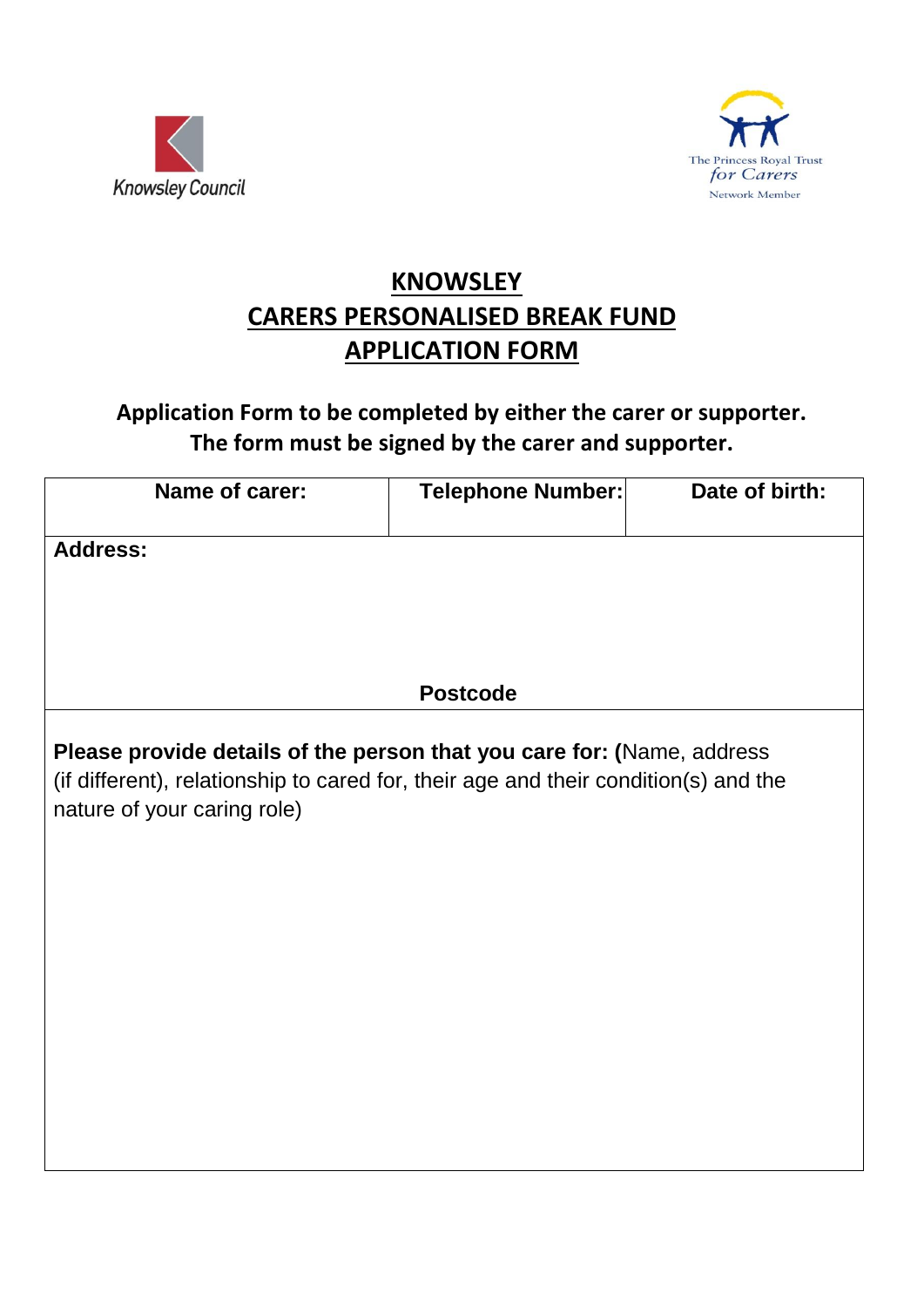**Please describe any care package of support the cared for person might receive from Knowsley Council or health services (**include any day or home care, short breaks/respite etc**)**

**Please describe the type of break, service or item that will give you the personalised break that you need.** (this description should include details or ideas of the planned break including duration & approximate dates. Please emphasis the beneficial effects this break will have for you the carer)